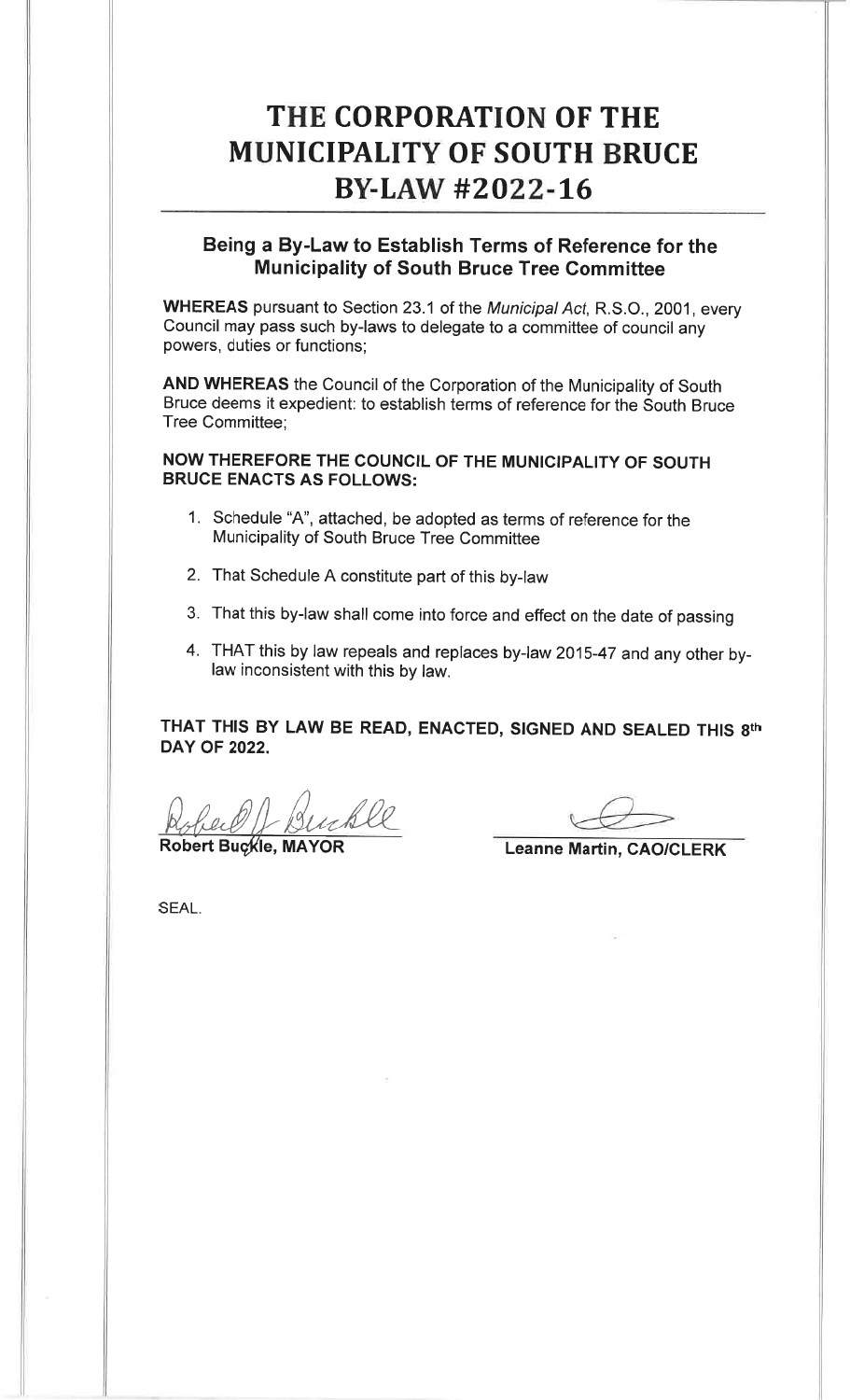

# BY.LAW NUMBER 2022.16

# SCHEDULE A

## Municipal Tree Gommittee (MTC)

## A. DEFINTIONS

GAO/Clerk shall mean the CAO/Clerk or designate, for the Municipality of South Bruce.

Chairperson shall mean the person chairing any meeting of the Committee as selected by amajority of the Committee.

Clerk shall mean the CAO/Clerk or designate for the Municipality of South Bruce.

Committee shall mean the Municipal Tree Committee (MTC).

Council shall mean the Council of The Corporation of the Municipality of South Bruce.

Majority shall mean more than half of the Voting Members present and voting on an issue. Thecount shall include only those present including the Chairperson of the Meeting.

Member shall mean a person appointed by the Consolidated Appointment By-law to theMunicipal Tree Committee.

**MTC** shall mean the Municipal Tree Committee.

Municipality shall mean The Corporation of the Municipality of South Bruce.

Manager of Operations shall mean the Manager of Operations for the Municipality of SouthBruce.

Procedural By-law shall mean the most current By-law on Proceedings of Council andCommittees as adopted by Council.

Quorum shall be the number equal to a majority of Voting Members of the whole Committee

Resident shall mean a person who is the owner or tenant of land in the Municipality and residesin the Municipality in a permanent or a seasonal residence.

Secretary shall be the Administrative Assistant to the Public Works and Building Department forthe Municipality of South Bruce or designate.

Treasurer shall mean the Treasurer for the Municipality of South Bruce.

Vice-Ghairperson shall mean the person who has been selected to the position by a majority ofthe Committee and shall have all the powers of the Chairperson in the absence of theChairperson.

Voting Member shall mean all members of the MTC who have voting privileges as set out inthe attached Appendix l.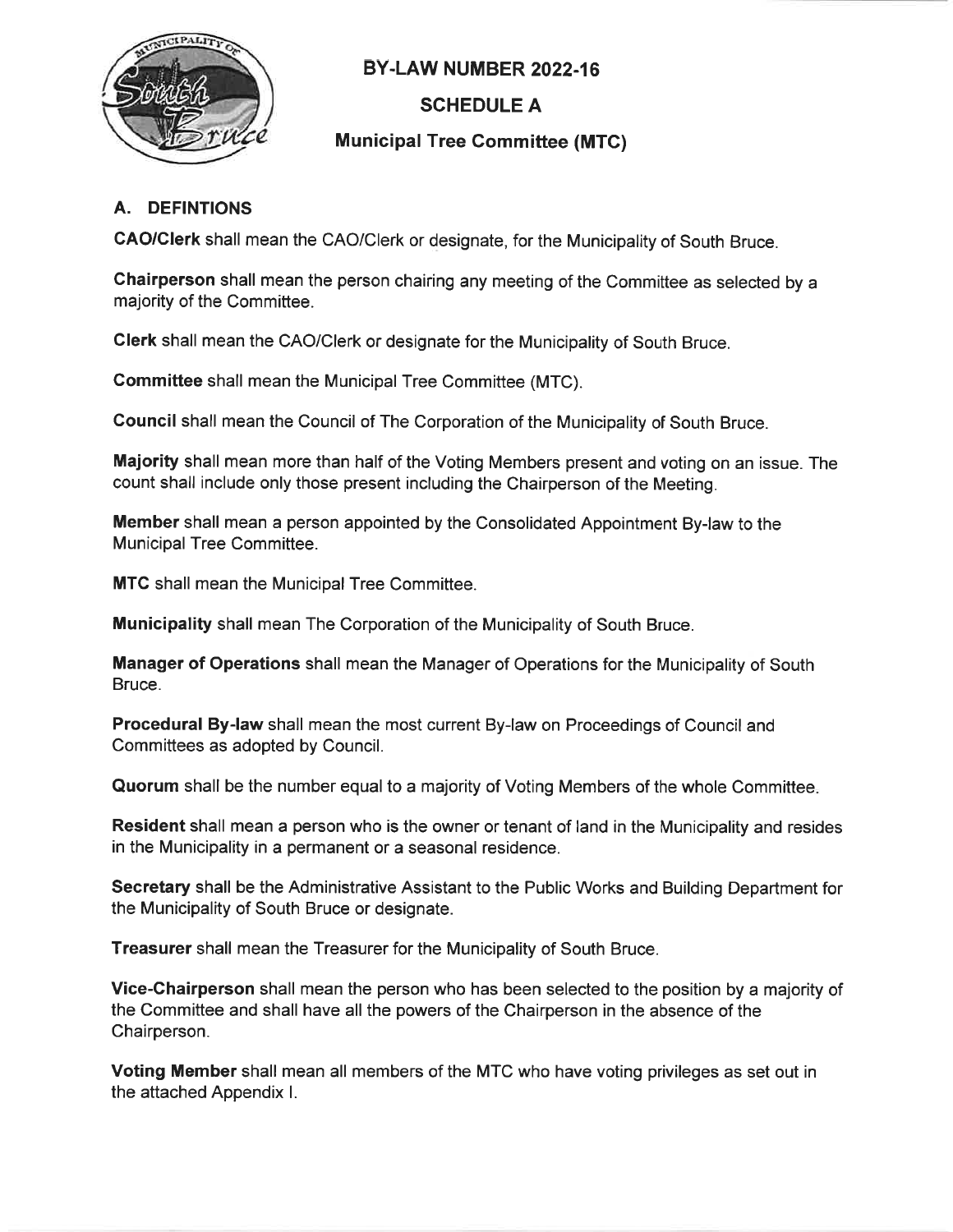#### B. MANDATE

"That the Municipality of South Bruce recognizes the importance that trees hold in the Community and shall strive towards maintaining a healthy tree population in urban and rural areas of the Municipality. ln addition to the positive natural benefits provided by trees, one of the outcomes would be improving the visual appearance of our local parks, cemeteries, road sidesand boulevards for the enjoyment of existing and future generations".

#### C. GOMMITTEE STRUCTURE

- 1. The Municipal Tree Committee shall consist of no more than nine (9) voting membersappointed through by-law, including the Mayor ex-officio.
- 2. The nine (9) members of the Gommittee shall be comprised of no more five (5) residentsfrom the Municipality of South Bruce.
- 3. The Mayor shall sit on the Committee as ex-officio and shall have voting rights inaccordance with the most current Procedural By-law for the Municipality of South Bruce.
- 4. The Manager of Operations shall act as a liaison between the Committee and theCouncil of the Municipality and will attend all meetings as a voting staff resource.
- 5. The Chairperson and Vice-Chairperson of the Committee shall be appointed by theCommittee at the first meeting of a new term of Council.
- 6. The Secretary of the Committee will be an employee or designate of the Municipality ofSouth Bruce and will attend all meetings as a non-voting staff resource.
- 7. The Committee Composition is outlined in the attached Appendix l.
- 8. The Responsibilities and Reporting Relationships are outlined in the attached Appendix ll

#### D. RECRUITMENT

The Council of the Municipality of South Bruce shall accept Expression of lnterest letters from residents of the Municipality. The expression of interest should include a summary ofskills and experiences that would be an asset to the Committee; the reasons for the individual wishing to serve on the Committee; a summary of the current knowledge of the project; and what they hope to achieve as a Member of the Committee. Council and the Mayor reserves the right to select the Members of the Committee based on who they feelwill best be able to fulfill the mandate of the Committee.

## E. TERM

- <sup>1</sup>. The office term of the Members of the Municipal Tree Committee shall expire at thecompletion of the term of Council in an election year. Upon written request, every member of the Committee shall be eligible for re-appointment to the Committee. Councilhas the right to not re-appoint without just cause and seek out new members.
- 2. Mid-term vacancies shall be filled as per the Recruitment section of this document, and the discretion of Council.

#### F. ADMINISTRATION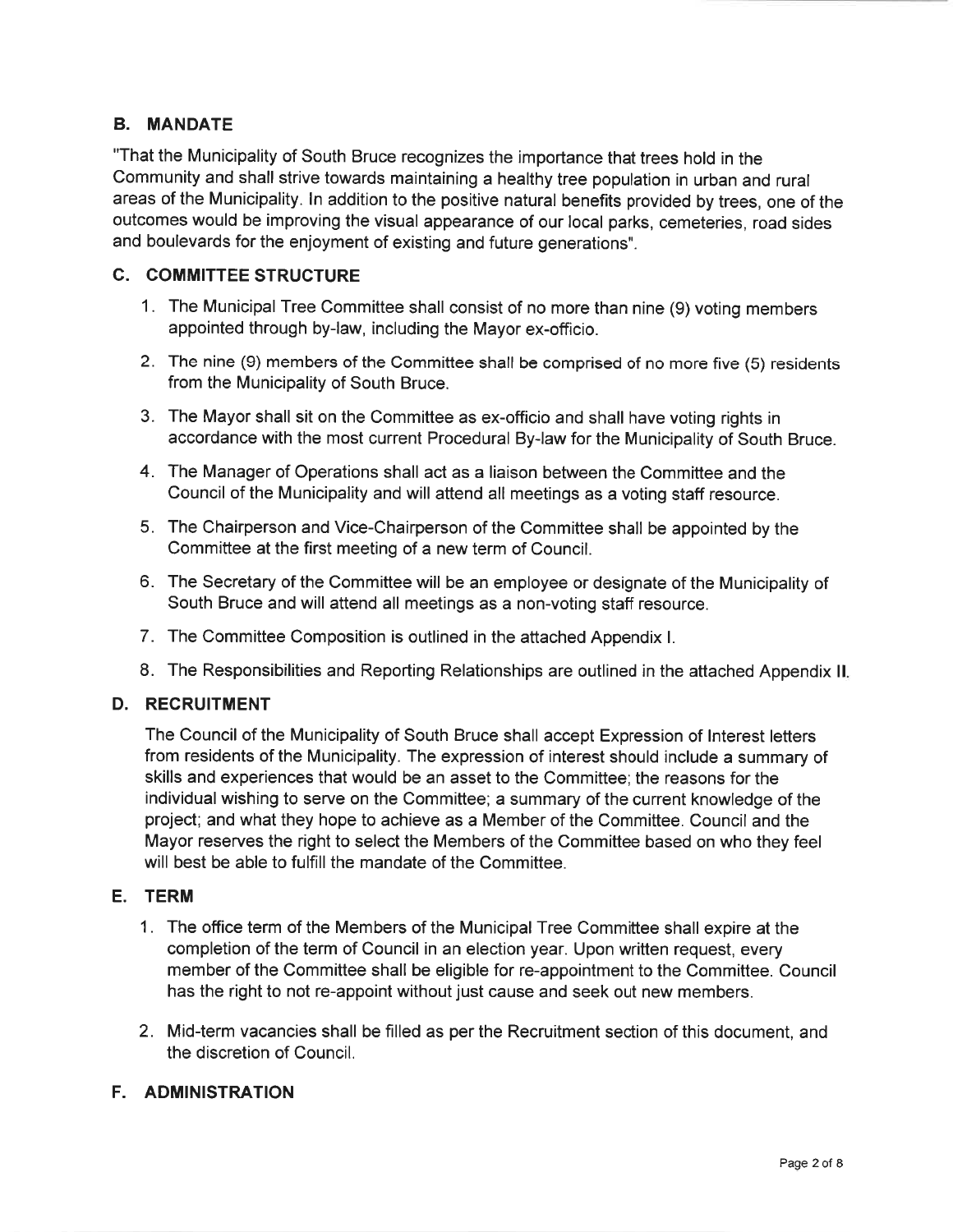- <sup>1</sup>. ln carrying out the provisions of this By-law, the Committee shall at all times be the agent of the Municipality and while acting bona fide within the limits of the authority of this By-law. Neither the Committee nor any member thereof, shall incur any liability by reason of anything done or left undone by the Committee; however, providing nothing inthe paragraph contained shall authorize or empower the Committee to incur any debt,liability, or obligation for which the Municipality shall become liable, without havingpreviously obtained the consent of Council.
- 2. The Manager of Operations shall be responsible for advising Council on issues relatedto the Municipal Tree Committee.
- 3. The Committee shall hold Regular Meetings taking place the third Wednesday of thefollowing months January, June (tour) and September (tour).
- 4. Minutes shall be kept of all Meetings and would be adopted by the committee at thefollowing meeting.
- 5. Within fifteen (15) minutes after the hour appointed for a meeting, and if the Chairperson does not attend, the Vice-Chairperson or designate shall call the members to order if aquorum is present, and shall preside during the meeting or until the arrival of theChairperson.
- 6. Where the Chairperson has advised the Secretary that he/she will not be present at theMeeting, the Vice-Chairperson shall be advised as soon as practicable.
- <sup>7</sup>. A quorum of voting members shall be required to conduct any Committee business
- 8. lf no quorum is present within fifteen (15) minutes after the hour appointed for a Meeting,the Secretary shall record the names of those present and the Meeting shall standadjourned until the next Regular Meeting.
- 9. Council, on the recommendation of the Committee, may declare vacant the seat of anyCommittee Member missing three (3) consecutive meetings without just cause.
- 10. The most current Procedural By-law shall apply to Committee Meetings.
- 1 1. ln the case of a disagreement between this By-law and the Municipality of South BruceProcedural By-law, the Procedural By-law shall govern.
- 1 2. A person who would like to appear as <sup>a</sup>Delegation or Presentation in a Meeting of the Committee must submit a copy of their Delegation ReporVPresentation Report to theCommittee Secretary by 1:00 p.m. one week prior to a Committee Meeting.
- 1 3. The subject matter of the Delegation/Presentation must be a matter within the Committee's area of responsibility as defined in Section B - Mandate as determined bythe CAO/Clerk.
- 14. No person other than the designated spokesperson may speak on the matter and not formore than ten (10) minutes, except that a delegation consisting of three (3) or morepersons who are present at the meeting and wish to discuss the same issue may have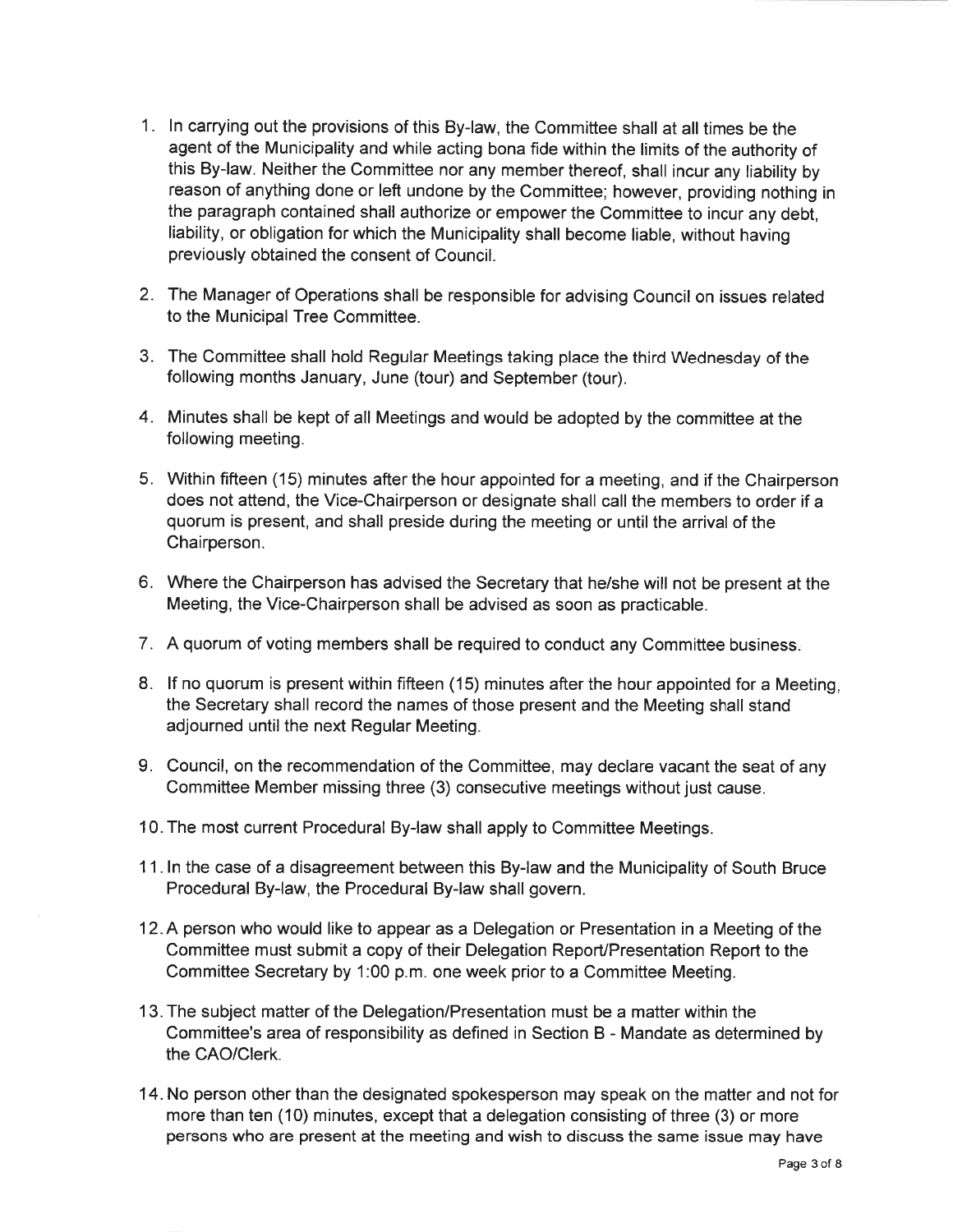more than one (1) speaker provided that the speaking time collectively does not exceedten (10) minutes.

- <sup>1</sup>5. Notwithstanding Subsection 13, presentations such as consultants' reports or deputations which are made at the request of the Committee are not considered to besame as Delegations and not subject to the time limit.
- 16. The Committee shall not make a decision in response to a Delegation/Presentation during the Delegation/Presentation. Members of the Committee may seek clarificationfrom the presenter(s), but shall not enter into a debate on the subject matter.
- 17. A written response will be provided as a follow-up to each presenter or group.
- 18.A delegation appearing before the Committee shall not be placed on an Agenda to discuss the same matter within six (6) months of the last appearance by the samedelegate or group, unless approved by the Manager of Operations.
- 19. The Manager of Operations shall have the discretionary authority to determine whethersufficient detail has been provided in preparation for the subject Delegation/Presentatio and to request additional information as required from the presenter.
- 20. The Manager of Operations shall have the authority to determine the Meeting at which aDelegation/Presentation will be scheduled, having regard to time sensitive issues.
- 21.The Manager of Operations reserves the right to deny a Delegation/Presentation request where the subject matter includes content which falls within Section 239 of the Municipal Act, 2001 or matters covered by the Municipal Freedom of lnformation and Protection ofPrivacy Act.
- 22.The Manager of Operations may refuse a delegation request when the subject matter ofthe delegation is beyond the jurisdiction of the Committee.

#### G. PERSONNEL

1. The Committee will be provided with a Secretary for the purpose of preparing CommitteeAgendas and Minutes or for other requirements as approved by the Manager ofOperations.

#### H. FINANCIAL

- 1. The Manager of Operations shall submit to the Council annually any financial requirements for its approvals, and shall provide to Council such other financial reportsas required.
- 2. The Committee shall not have its own bank account. All deposits and payments will bemade through the Treasurer as regulated by the Municipal Act, 2001.
- 3. All accounting shall be centralized in the office of the Treasurer and all purchasing,handling or revenue and the issuing of cheques will be done according to establishedMunicipal procedures.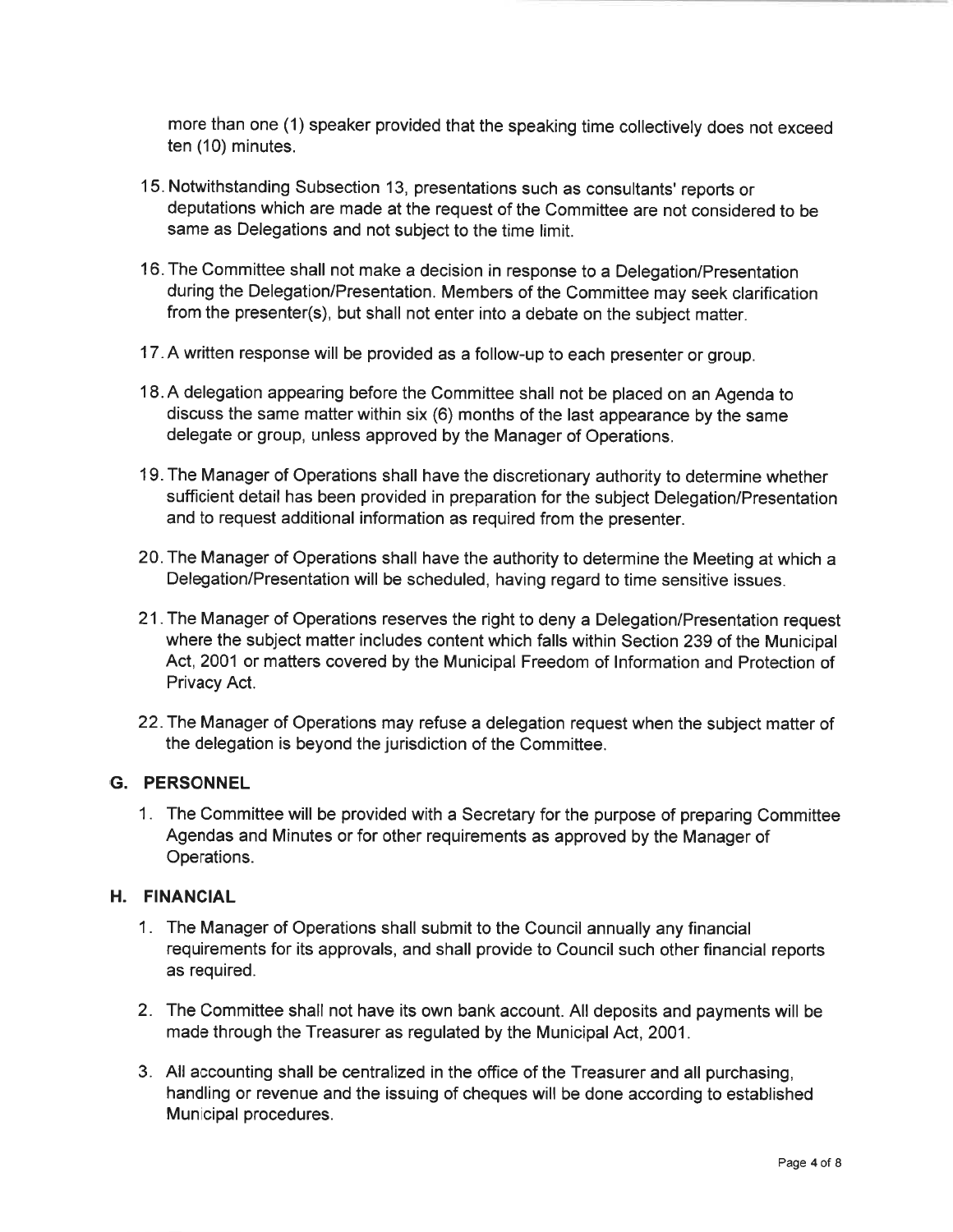### I. REPORTING

- 1. The Committee shall report to Council on information that should be shared with Counci or on advice to Council on any matter within its mandate through the Manager ofOperations.
- 2. All reports shall be in the written format as established by the Municipality

## J. ACCESS TO INFORMATION FOR COMMITTEE MEMBERS

- 1. Members of the Committee shall have access to information through the Secretary in order to fulfill their mandate as a Member, provided he/she is not prohibited by statutefrom having such information.
- 2. Files and documents may not be removed from the care and control of the Clerk and,under no circumstances, shall such material be removed from the Municipal Office,except as required by Statute.
- 3. ln all cases, the Municipal Freedom of lnformation and Protection of Privacy Act Provincial) and the Personal lnformation Protection and Electronic Documents Act(Federal) will govern.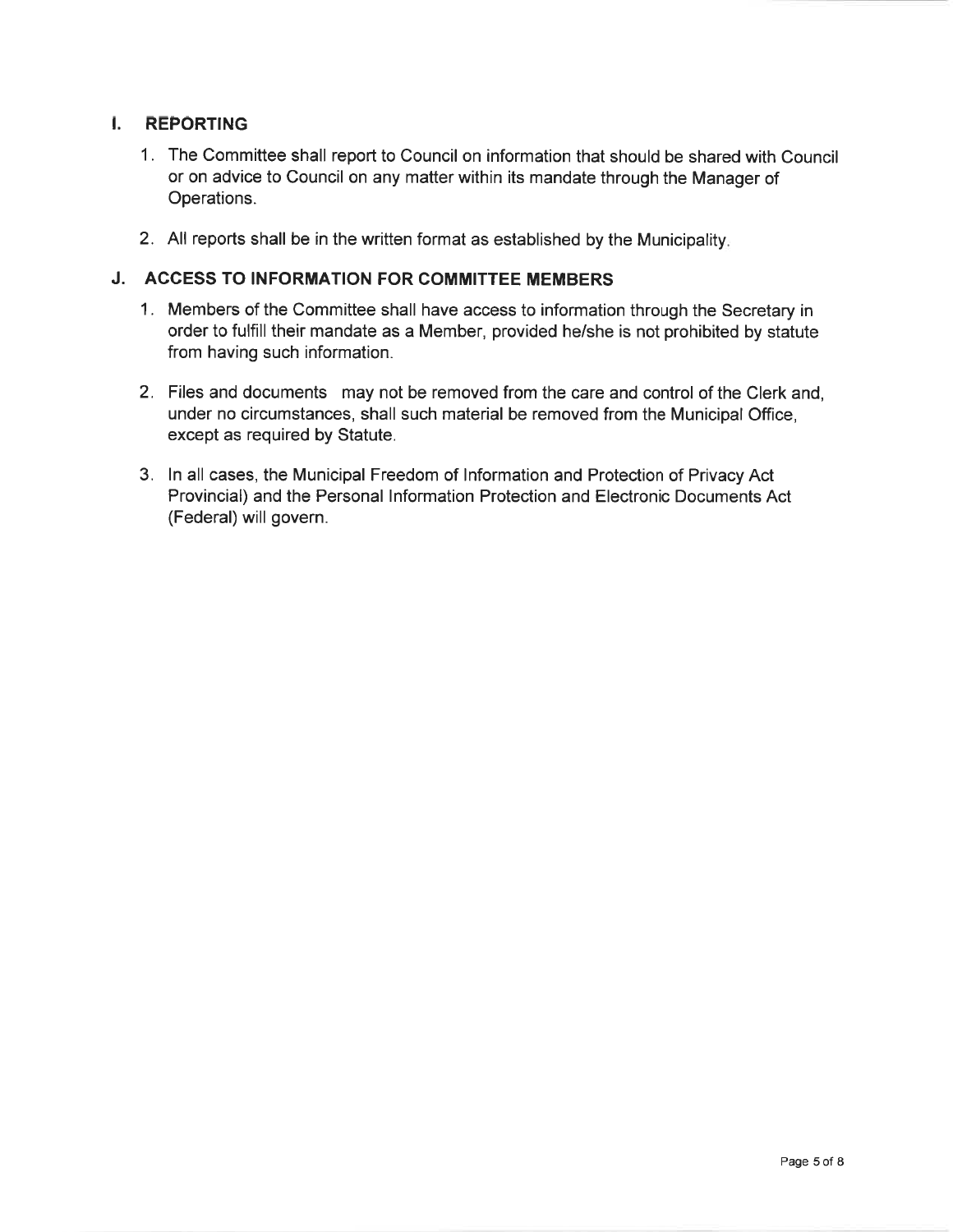# APPENDIX I

# MUNICIPAL TREE COMMITTEE COMPOSITION

| <b>Committee Composition</b>                 | <b>Number of Representatives</b> |
|----------------------------------------------|----------------------------------|
| <b>Voting Members</b>                        |                                  |
| <b>Council Members</b>                       | 2                                |
| <b>Manager of Operations</b>                 | 1                                |
| Residents of the Municipality of South Bruce | 5                                |
| Mayor (ex-officio)                           |                                  |
| <b>Total</b>                                 | 9                                |
|                                              |                                  |

Non-Votinq Member/Staff

Resource Secretary (Administrative Assistant -

Public Works and Building Department)1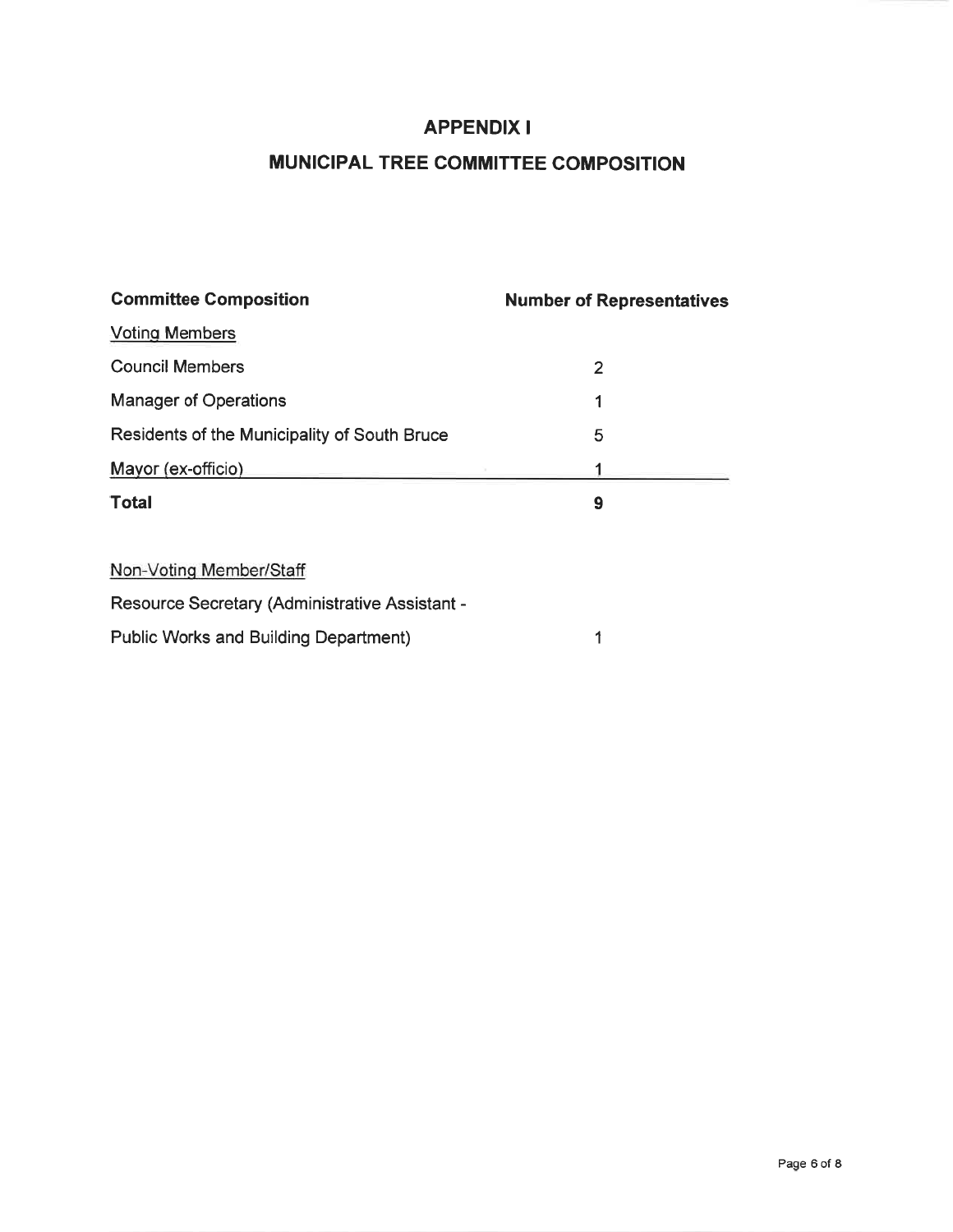# APPENDIX II

# RESPONSIBILTIES AND REPORTING RELATIONSHIPS

#### THE GHAIR

- <sup>1</sup>. The Chair is the head of the Committee.
- 2. The Chair shall be responsible for maintaining decorum at meetings
- 3. The Chair, in conjunction with the Manager of Operations and Secretary shall developagendas for the regular meetings of the Committee.
- 4. The Chair, in conjunction with the Manager of Operations and Secretary shall assist withthe development of grant applications on behalf of the Committee.
- 5. The Chair shall strive to ensure that the Committee is fulfilling the Mandate of theCommittee.

#### THE SECRETARY

- 1. The Secretary in conjunction with the Chair and/or Manager of Operations shall preparethe agenda and supporting materials for the meetings.
- 2. The Secretary shall record the time, place, and date of each meeting held by the**Committee.**
- 3. The Secretary shall remit to the Manager of Operations, in a timely manner, the minutesof each meeting in order that they may be placed on the Council agenda for review.
- 4. The Secretary shall record the decisions of the Committee.
- 5. The Secretary is the primary staff support person for the Committee.
- 6. The Secretary shall ensure notice of each meeting is provided by the posting of theagenda.
- <sup>7</sup>. The Secretary in conjunction with the Chair and/or Manager of Operations shall assistwith the development of grant applications on behalf of the Committee.
- 8. The Secretary shall attend the committee meetings with non-voting privileges.

#### THE MANAGER OF OPERATIONS

- 1. The Manager of Operations shall be the primary liaison between Council and theCommittee with voting privileges.
- 2. The Manager of Operations in conjunction with the Chair and Secretary shall assist withthe development of grant applications on behalf of the Committee.